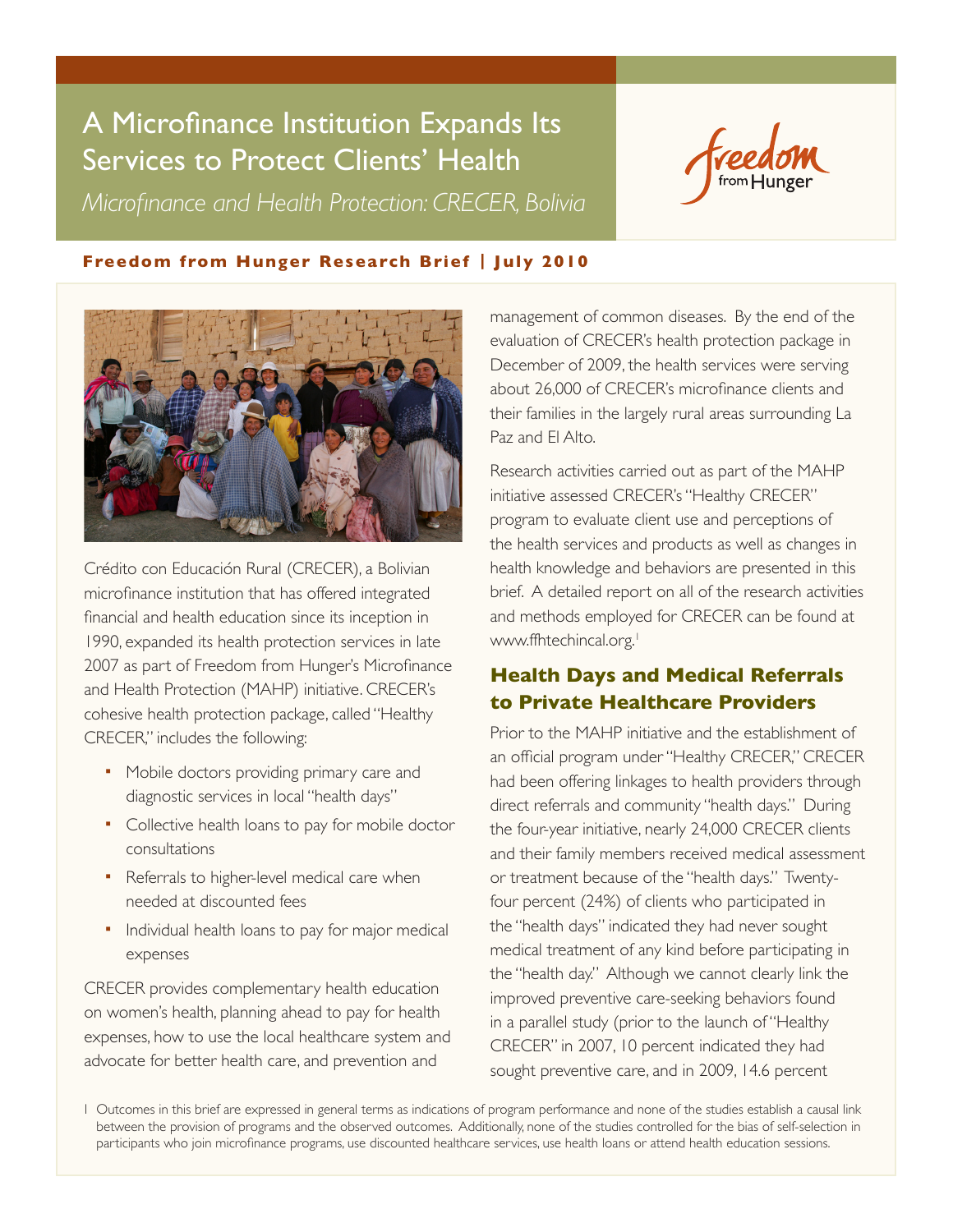**Page 2 Freedom from Hunger Research Brief—Bolivia**

sought preventive care,  $p<10$ , this finding suggests that improved preventive care is very possible and could be associated with CRECER linking its clients to these services.

When respondents were asked about illnesses experienced in the family, approximately 30 percent of households in 2009 indicated someone in their household suffered from a chronic illness. More individuals indicated experiencing illness in 2009 (25.2%) than in 2007 (7.5%); however, monthly data demonstrates a fairly consistent rate of illness with 2007 data, suggesting a consistent rate of illness between 2007 and 2009 (Figure 1).





FREQUENCY OF ILLNESS AND TREATMENT SEEKING BEHAVIOR

The difference between the number of people reporting being sick in 2007 was not significantly different from 2009. The perception of increased illness in the 2009 end line survey may be due to an "implementation effect" in which respondents are more aware or paying more attention to their health because of their participation in the "Healthy CRECER" program: therefore, they are more accurate in their reporting of illness.

## **Health Loans**

By the end of December 2009, 26,296 CRECER clients had access to a health loan. The health loan had a somewhat challenging start, both in rollout and in repayment, but by the end of the initiative, 256 clients had received a health loan to access needed health care, and by the end of the initiative, repayment rates were approaching 100 percent. Clients expressed satisfaction with knowing this product was available to them if needed and for this additional financial protection available through CRECER. The terms of the loan and CRECER's direct payment of the health expenses to the providers (versus providing the loan directly to the client) was also appreciated because it ensured that clients completed their medical treatment and that the loan was used for its intended purpose. Health-loan clients reported a decrease in use of their current microenterprise loan for health expenditures as compared to how they used their first microenterprise loan, suggesting that the health loan reduces the need to use microenterprise loans for healthcare needs. Health-loan clients also indicated that if the health loan had not been available, they would have had to resort to borrowing from family or friends, selling an asset or foregoing treatment altogether.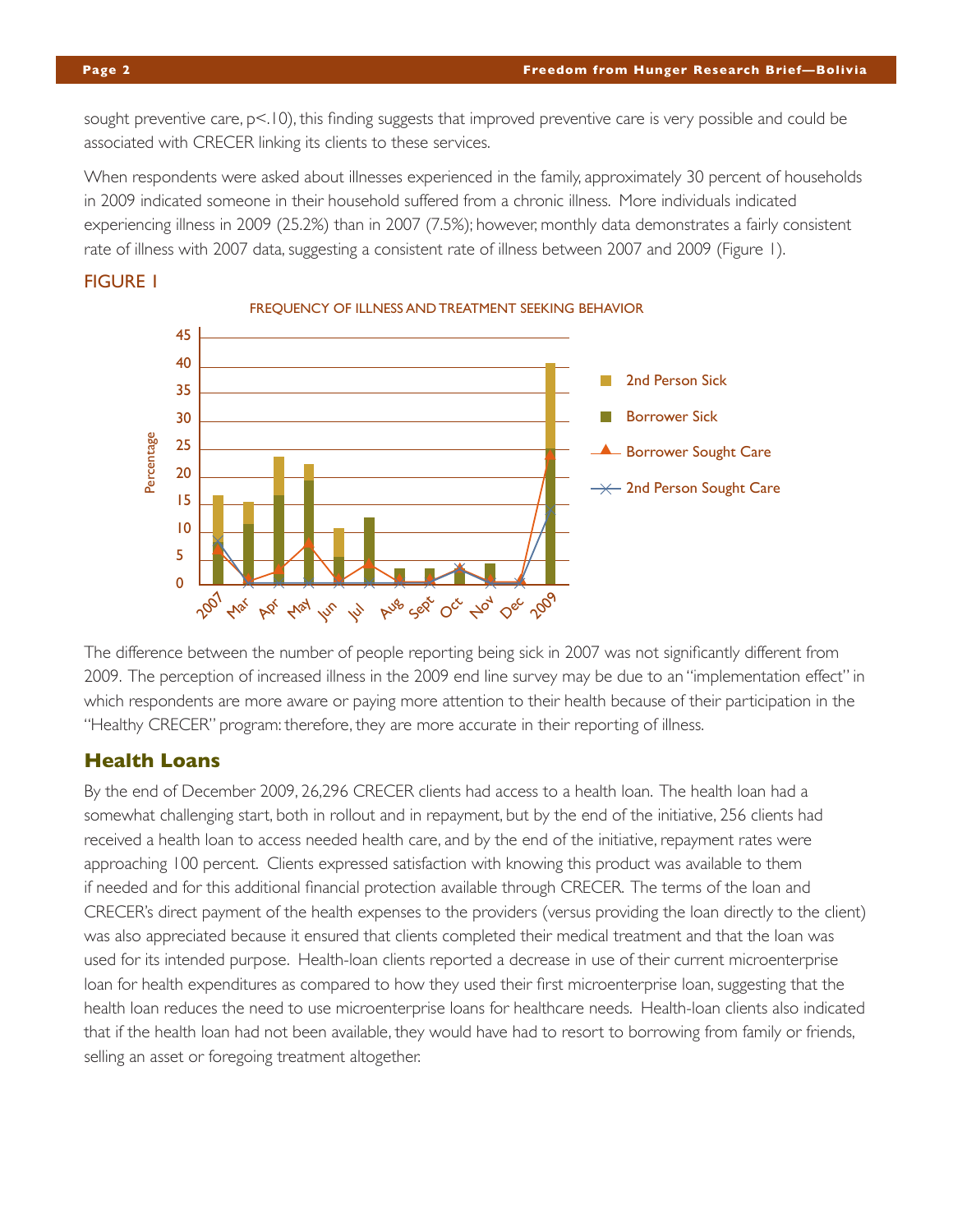### **Health Education**

CRECER administered education modules entitled Plan for Better Health and Healthy Habits, which aim to help members financially prepare themselves and their families for illnesses and to avoid chronic illness. Results from a short survey (Table 1) conducted before and after the implementation of the Healthy Habits module showed improvements in knowledge about causes and prevention of disease and in selfreported behaviors:



#### TABLE 1: HEALTHY HABITS MINI-SURVEY RESULTS

| <b>Measure</b>                                                  | <b>Pre-Test</b><br>$(n=73)$ | <b>Post-Test</b><br>$(n=158)$ |
|-----------------------------------------------------------------|-----------------------------|-------------------------------|
| Clients who sought preventive care                              | 48%                         | 49%                           |
| Clients that knew at least I cause of diabetes                  | 89%                         | 98%                           |
| Clients who knew at least 2 causes of cancer                    | 8%                          | 21%                           |
| Clients who knew causes of high blood pressure                  | 7%                          | 19%                           |
| Clients who could mention all 5 healthy habits one should have  | 9%                          | 39%                           |
| Clients who reported putting all 5 healthy habits into practice | 6%                          | 11%                           |

### **Costs, Benefits and Financial Sustainability**

An important element of MAHP was to address the question of whether it was possible to design and offer health-related products and services that could have positive social impact for clients while also being practical, cost-effective and even profitable for MFIs. Towards this objective, a cost- benefit study was conducted to examine the costs and benefits of the CRECER health days that employed a combination of activity-based and allocation methods. This study emphasized the cost of operating and growing the service, rather than the upfront investment required for its development and launch. Findings indicate that the CRECER health days can be provided to clients at a low cost of about US\$.40 per client per year. A comparative analysis of other measures, such as repayment rates and loan size in MAHP and non-MAHP areas, did not reveal any meaningful trends with respect to differences for clients who had and did not have access to services. There was some evidence, though, to suggest that health days do in fact have a positive impact on client growth and loyalty, which may in turn lead to increased financial earnings and savings for CRECER.

#### **Conclusion**

It is evident from the research results that CRECER has executed a successful pilot program of health protection products offering low-cost health services and products that meet important client needs, with positive impact on client health knowledge, behaviors and ability to access health services, and with indirect, yet valuable, benefits for the MFI. In April 2010, CRECER General Director Jose Auad stated emphatically that, "In the context of regulation and our highly competitive environment, we see health protection services as our competitive advantage." The